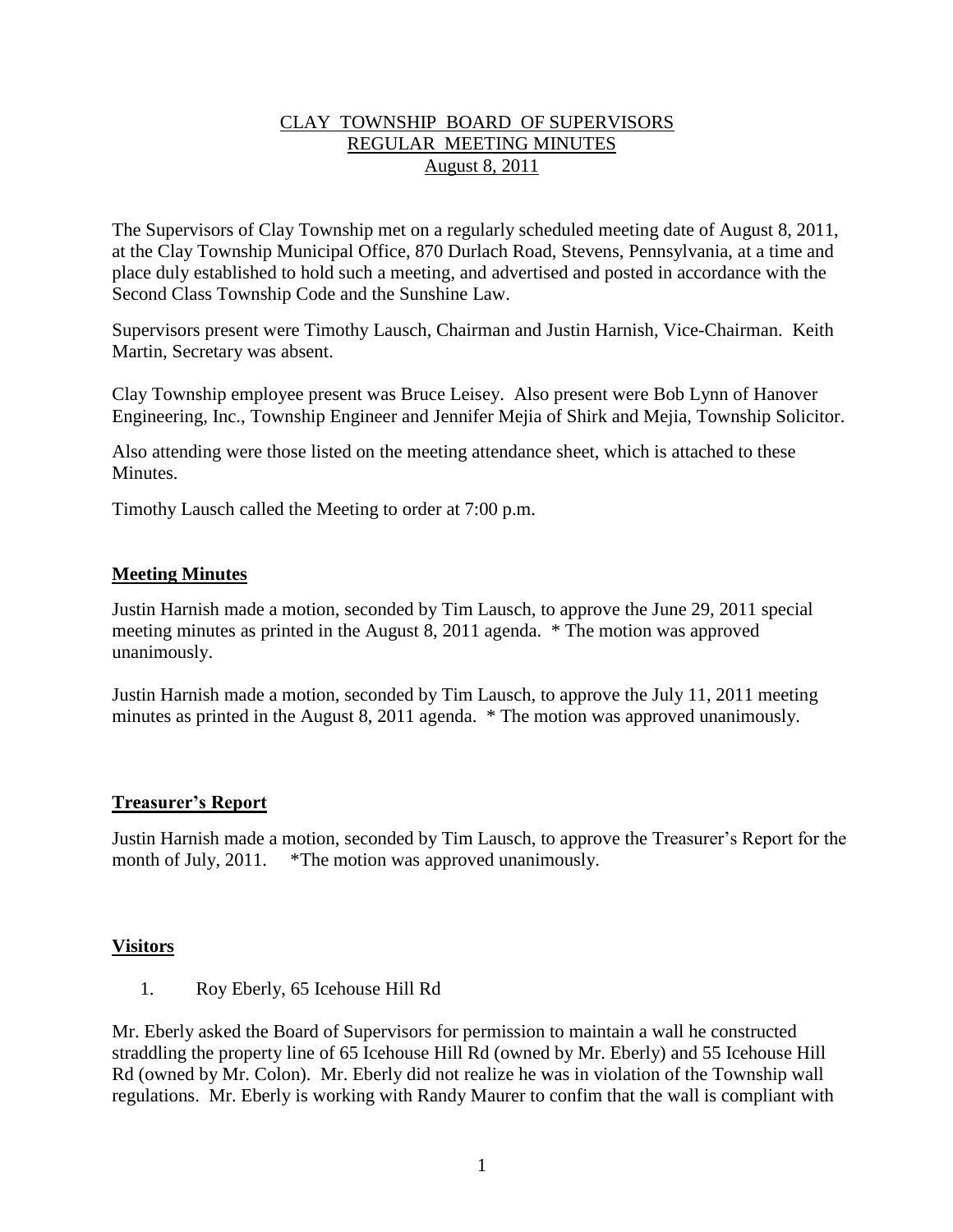the Clay Township Building Code. Both Mr. Eberly and Mr. Colon are in agreement to place the wall across the property line.

The Board of Supervisors has concerns with the property issues associated with the wall, including, but not limited to maintenance responsibilities and will require the property owners to sign a Cross Easement Agreement and have it recorded.

Justin Harnish made a motion, seconded by Tim Lausch, to approve relief from Sections 104b and 104i of the Clay Township Code of Ordinance. Approval is contingent on the Township Solicitor drafting Cross Easement Agreement and both parties executing agreement and the wall being in compliance with the 2009 International Building Code. \* The motion was approved unanimously.

2. Lou Katz

Mr. Katz asked when the trees are going to be planted at Clearview Gardens.

The Township Manager contacted HOA representative regarding the timeline for planting and has not heard back from them yet.

Mr. Katz also voiced his concerns with the weeds on the empty lots in the development.

The Township Manager will follow up with Landmark regarding the lots.

#### **Engineer's Report**

1. Alternative Energy Ordinance

The Board of Supervisors reviewed the comments from the Lancaster County Planning Commission.

Justin Harnish made a motion, seconded by Tim Lausch to approve advertising of the proposed Alternative Energy Ordinance as written. \* The motion was unanimously approved.

2. Home Towne Square Retention Basin Update

Bob Lynn updated the Board of Supervisors on his investigations of the basin issues. The area was inspected and it appears that there has been no flow for a period of time. The only work completed appears to be some minor grading, seeding and jute matting of the eroded area below the level spreader on the Eberly property.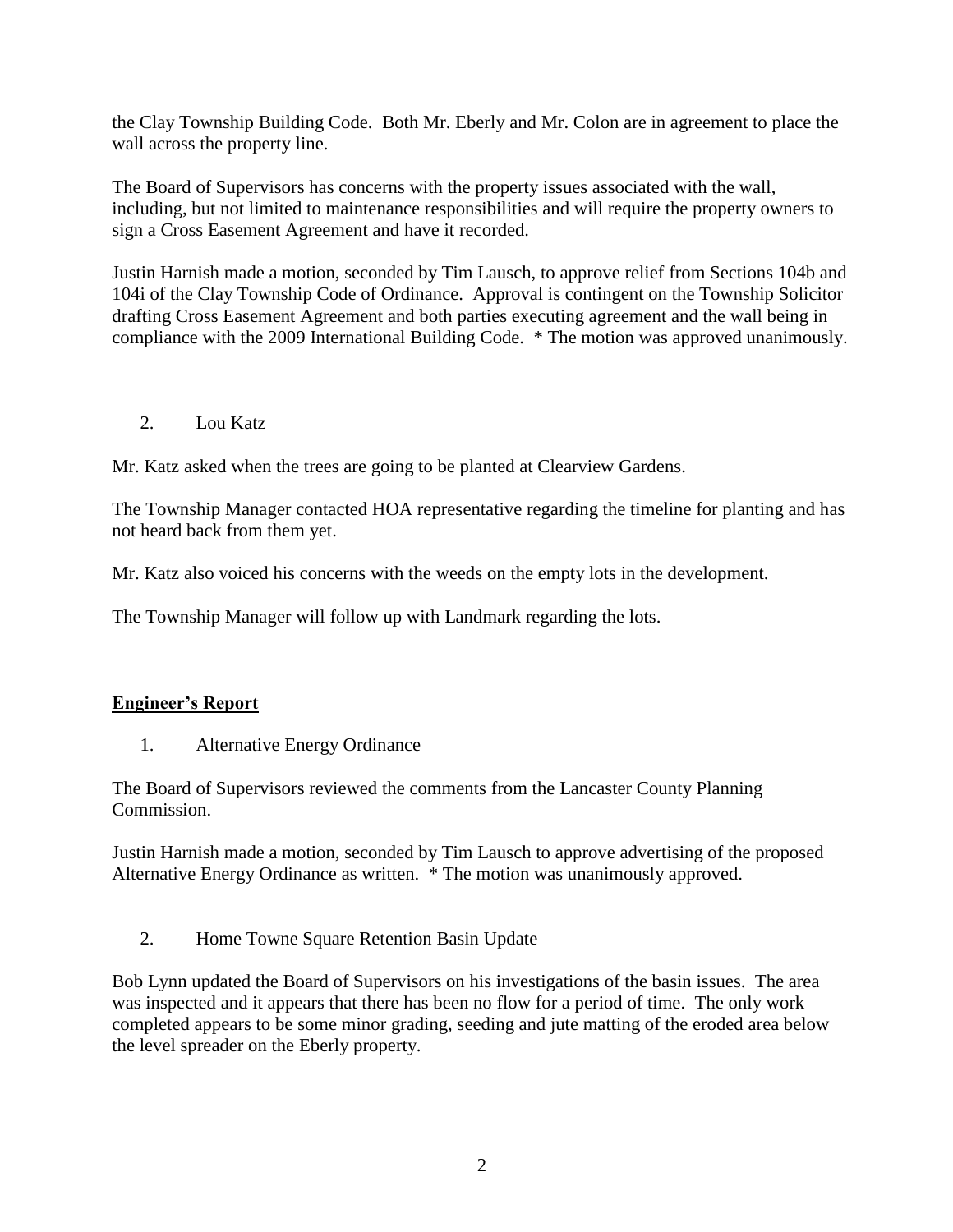The Board of Supervisors authorized the Township Solicitor to research what options the Township has to require Home Towne Square to revise the basin and eliminate the concerns of the Eberlys and Peaceable Animal Kingdom.

3. Willis Lefever – Sewer Line Relocation

Bob Lynn updated the Board of Supervisors regarding the issues relating to the sewer and water line location at the property located on Lincoln Garden Road.

The water line will be installed under the road edge and the edge of the road will be repaired by developer.

4. Two Cousins Plaza – Sinkhole Update

Bob Lynn informed the Board of Supervisors that there are an additional three sinkholes that opened up increasing total to four.

The Developer is currently working to fix the four sinkholes under the supervision of the Township Engineer.

5. Two Cousins Plaza – weeds

The weeds in the parking lot area have been mowed. The weeds in the sidewalk between curb have not been mowed. The Township Manager will send Notice of Violation through Property Maintenance Code.

6. Wildflower Pond – Update

The home owners have concerns with the process of assuming maintenance responsibilities. It is the Township's understanding an HOA agreement with costs involved will be handed out to the home owners and discussed at a meeting set up by the Developer.

It should be noted that the Township is not involved in the development of the HOA for Wildflower Pond.

Mr. Scott voiced his concerns with the status of the HOA.

Curb repairs are being completed in a timely manner with quality workmanship. All repairs should be completed by the end of September.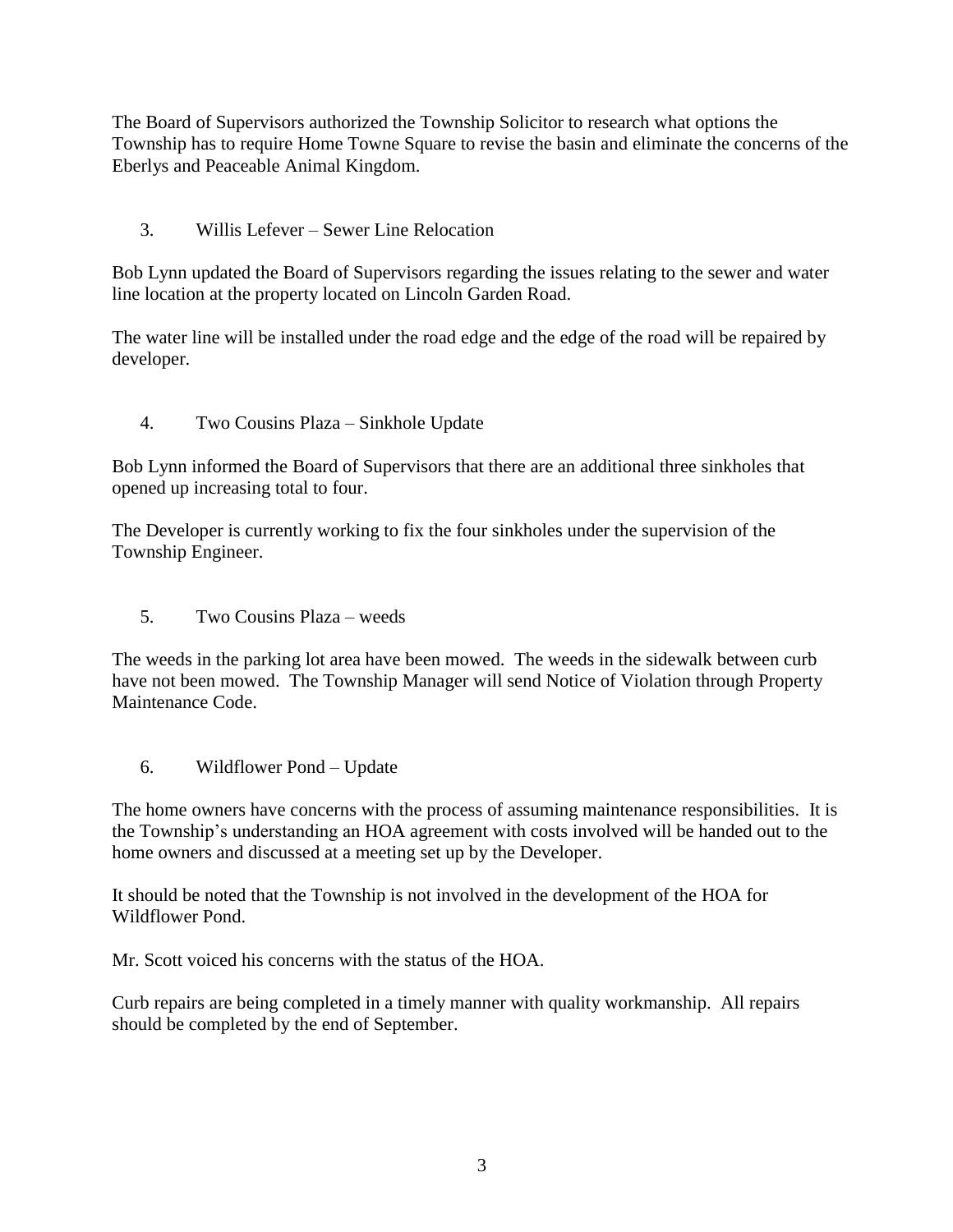# **Old Business**

1. Real Estate Contract with Kingsway Realty

After discussion, Justin Harnish made a motion, seconded by Tim Laush to approve and execute a one year extension to the listing contract that expired on 7/31/11 with an option to cancel contract if decision is made to terminate decision to lease. \* The motion was unanimously approved.

# **New Business**

1. Award Buttercup Dr Overlay Project Bid

Justin Harnish made a motion, seconded by Tim Laush to award the bid to Burkholder Paving at a cost of \$15,672. The other bidders were Martin Paving at \$15,842 and Landis Deck & Son at \$20,496. \* The motion was unanimously approved.

2. Approve Resolution to adopt PA Municipal Records Manual Regulations

Justin Harnish made a motion, seconded by Tim Lausch to adopt Resolution #080811 declaring intent to follow schedules and procedures of the Municipal Records Manual 2008. \* The motion was unanimously approved.

3. Approve Resolution to destroy Municipal Records

Justin Harnish made a motion, seconded by Tim Lausch to adopt Resolution #080811A authorizing disposal of public records as listed. \* The motion was unanimously approved.

4. Authorize advertising for Local Tax Collection Ordinance

Justin Harnish made a motion, seconded by Tim Lausch to approve advertising of the revised Local Tax Collection Ordinance. \* The motion was unanimously approved.

5. Authorize advertising for special meeting on Police Regionalization

After discussion, Justin Harnish made a motion, seconded by Tim Lausch to approve advertising for a special meeting to discuss the proposed Regional Police Department on Wednesday, August  $31<sup>st</sup>$  at 7:00 PM.  $*$  The motion was unanimously approved.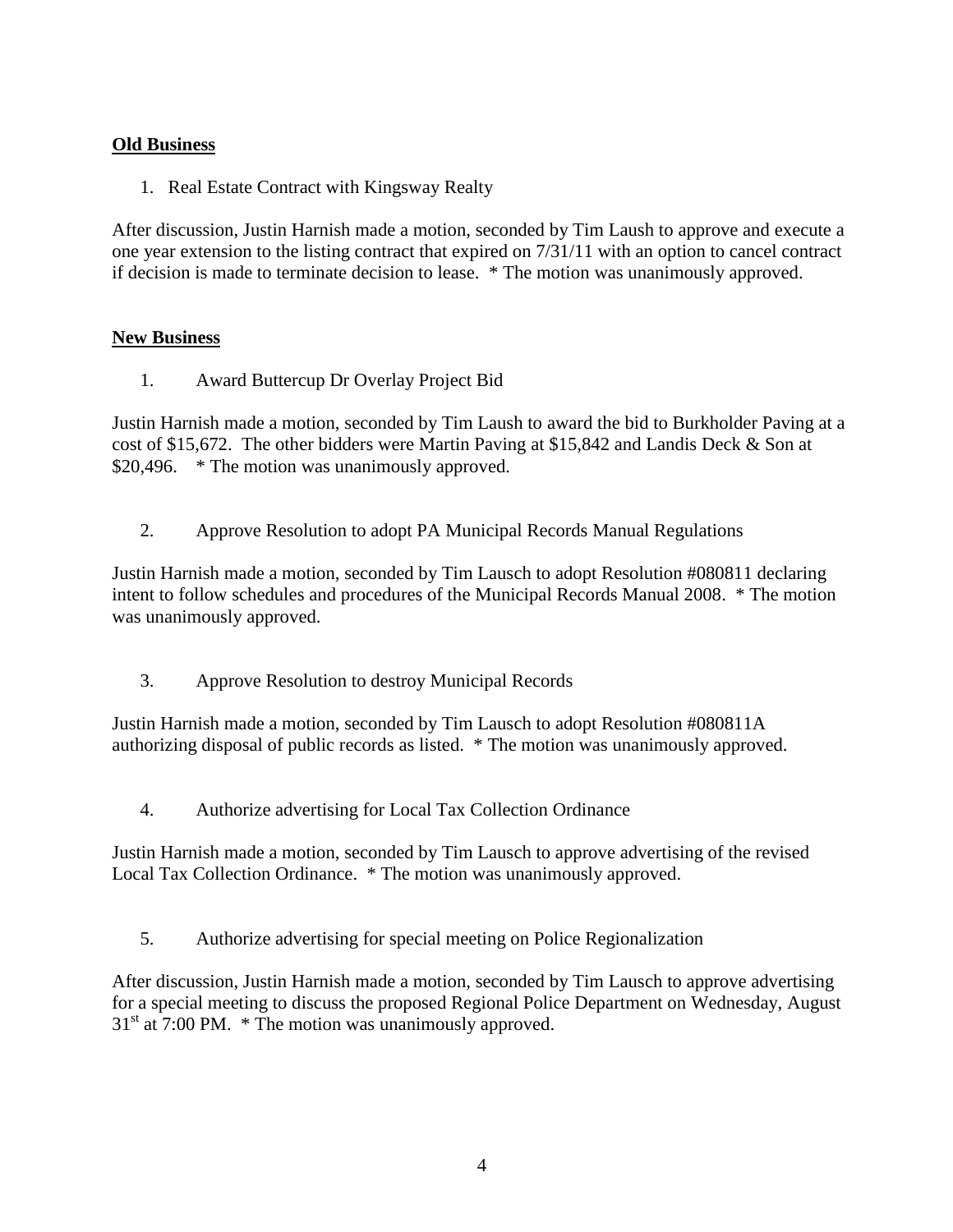6. Temporary Sewage Tank Ordinance

The Board of Supervisors authorized Bob Lynn to complete a draft for review at the next meeting. The draft should include approval from the Board of Supervisors in each individual case.

This item was tabled until the next meeting.

## 7. Bank Signature Cards

Justin Harnish made a motion, seconded by Tim Lausch to authorize execution of new bank signature cards for the Township bank accounts at Susquehanna Bank & PLIGIT. The new authorized signatures will be Justin Harnish, Keith Martin and Bruce Leisey. \* The motion was unanimously approved.

8. Sewer Accounts

After review, Justin Harnish made a motion, seconded by Tim Lausch to authorize the Township Manager to take legal action against the 2011 past due sewer accounts. \* The motion was unanimously approved.

# **Bills to be Paid**

#### General Fund

Justin Harnish made a motion, seconded by Tim Lausch, to approve the General Fund bills totaling \$43,108.08 for the month of July. \*The motion was approved unanimously.

#### Rec Fund

Justin Harnish made a motion, seconded by Tim Lausch, to approve the Recreation Fund bills totaling \$830.83 for the month of July. \*The motion was approved unanimously.

## Sewer Fund

Justin Harnish made a motion, seconded by Keith Martin, to approve the Sewer Fund bills totaling \$3,841.17 for the month of July. \*The motion was approved unanimously.